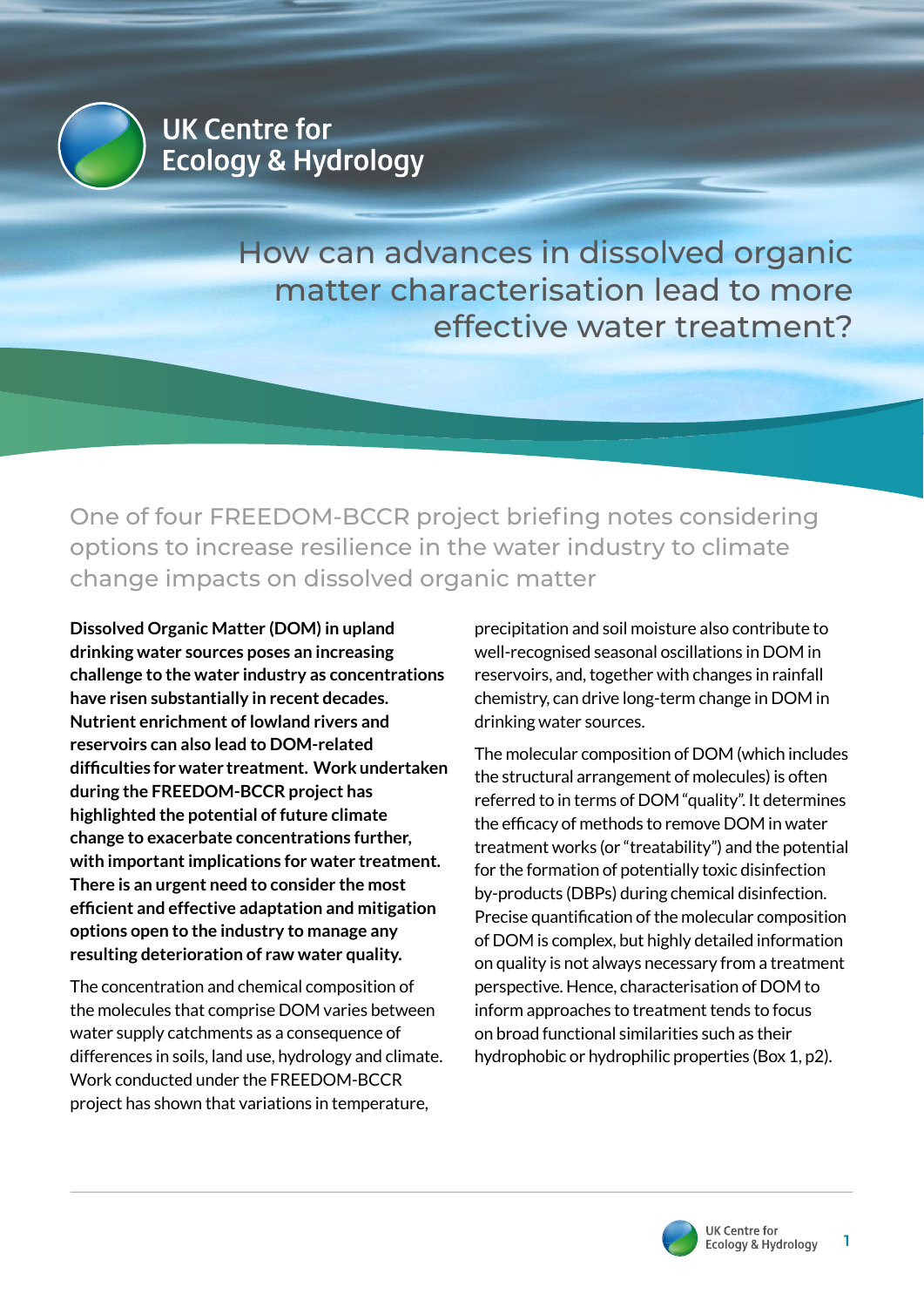Hydrophilic DOM is more difficult to remove from raw water than hydrophobic DOM using conventional techniques such as coagulation. While some types of hydrophilic DOM are derived from soils, particularly in lowland agricultural landscapes, the least treatable components of hydrophilic DOM are predominately produced by algae and bacteria within water supplies.

Consequently the concentration of the least treatable DOM fractions tend to correlate with nutrient concentrations. Hydrophilic compounds, particularly those produced by algae, can be rich in nitrogen. Chemical treatment of water containing such compounds can result in the production of specific DBPs that are relatively toxic, such as nitrosamines. In coastal regions, disinfection

Natural DOM comprises hydrophobic ('water-repelling') and hydrophilic ('water-attracting') compounds - terms that relate to their relative solubility in water (a polar solvent).

**Hydrophobic DOM** is largely derived from the degradation of terrestrial plant matter in soils. Often described as "humic substances", this DOM type includes humic acids (insoluble at low pH / high acidity) and fulvic acids (soluble at high and low pH / acidic and alkaline). Hydrophobic DOM molecules tend to be larger than hydrophilic DOM, and have structures that result in high specific absorbance of UV (i.e. high SUVA) and visible light. Electrostatically charged functional groups included in hydrophobic DOM influence its solubility and bonding with metals, e.g. aluminium and iron that are used to coagulate and thus remove them from solution.

**Hydrophilic DOM** is produced during the growth and decay of terrestrial and aquatic plants and via aquatic bacteria and algae activity. It includes carbohydrates, sugars, and amino acids. Hydrophilic DOM molecules typically contain more nitrogen and have lower molecular size/ weights in comparison with hydrophobic DOM, and have few if any UV-Visible light absorbing characteristics (low SUVA). The absence of functional groups restricts the susceptibility of hydrophilic DOM to coagulants.

### **Conventional DOM fractionation**

Fractionation at specific pH is used by the water industry to partition DOM into broad hydrophobic and hydrophilic categories using a range of resin adsorbents. Three resin adsorbents are typically used to give four overall DOM fractions: 'Very hydrophobic acids'; 'Slightly hydrophobic acids'; 'Charged hydrophilics' and 'Neutral hydrophilics'. Chemical modification of DOM through the fractionation process can be problematic and recovery rates for the hydrophobic fraction are variable.

### **BOX 1** Terminology and conventional DOM fractionation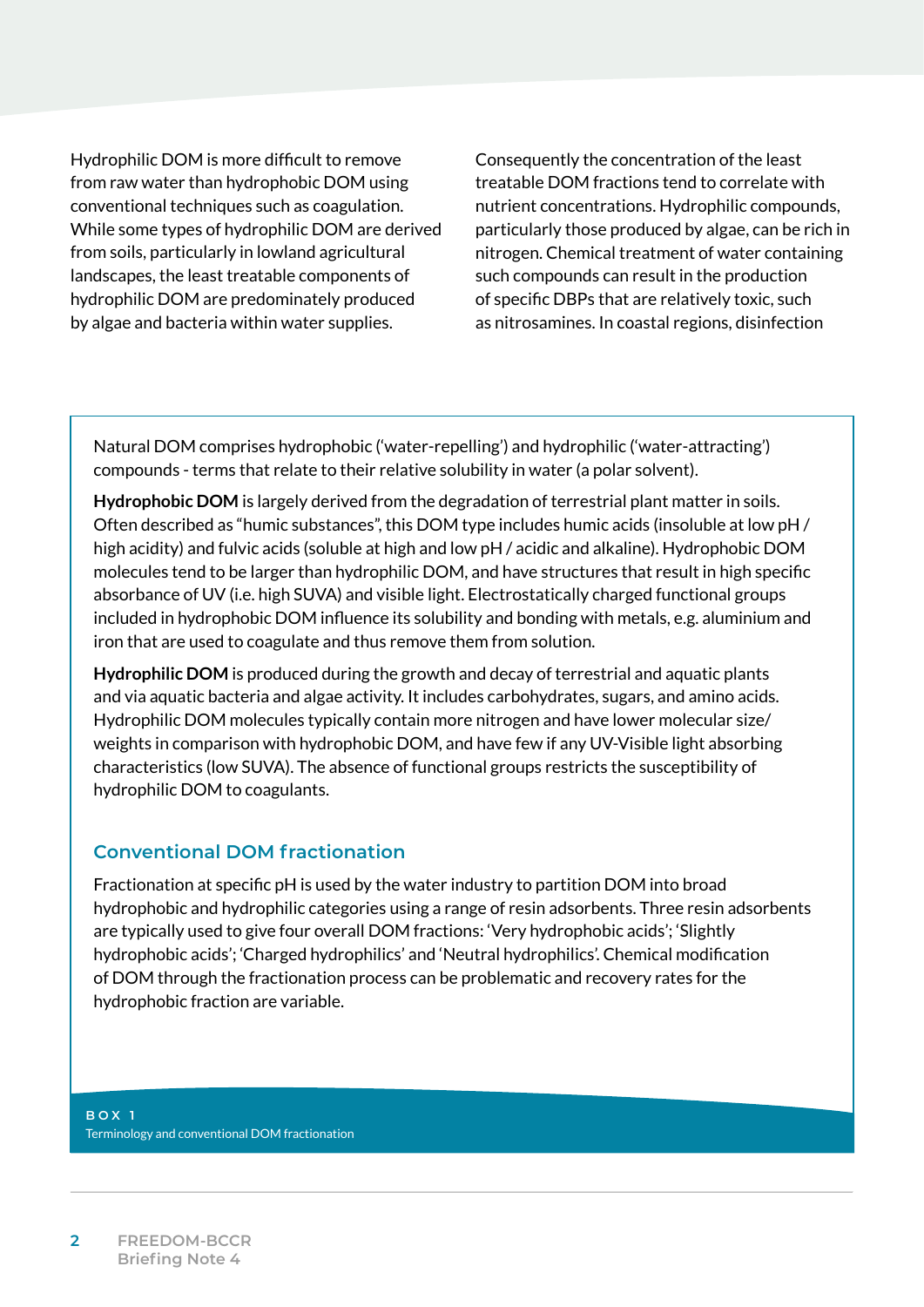reactions with elevated levels of bromide can produce brominated, halogenated DBPs with high toxicity. DOM molecules that react in such ways during chemical treatment are therefore known as DPB precursors.

Evidence suggests that climate change will alter both the concentration and quality of DOM in soils and reservoirs, thus impacting the nature and relative abundance of DBP precursors in raw water. A pressing concern for the water industry, therefore, is how to target the removal of the most problematic precursors and thus minimise

generation of the more toxic DBPs, while limiting treatment costs.

The FREEDOM-BCCR project has identified two immediate challenges associated with the potential for climate change to alter DOM concentration and quality. First, there is a need to improve the identification and quantification of DBP precursors in raw water in order to understand sources, temporal variability and how concentrations might change in future.

Second, there is a need to develop on-line systems for DOM characterisation to provide

| <b>Analysis type</b>                      | Cost/<br><i>impracticality</i> | <b>Adaptable</b><br>for in-situ<br>measurement | <b>Level of characterisation</b><br>(No. of DOM components)          |
|-------------------------------------------|--------------------------------|------------------------------------------------|----------------------------------------------------------------------|
| DOC concentration                         | low-moderate                   | no                                             | $\mathbf{1}$                                                         |
| Optical-absorbance                        | low                            | yes                                            | $2 - 3$                                                              |
| Optical-fluorescence                      | low-moderate                   | yes                                            | $c.5 - 15(2-3)$                                                      |
| DOM fractionation by<br>resin absorbents  | moderate                       | no                                             | $c. 2 - 6$                                                           |
| Molecular size<br><b>HPLC-SEC</b>         | high                           | no                                             | $2 - 8$                                                              |
| Pyrolysis GC/MS                           | moderate                       | no                                             | $5 - 8$                                                              |
| Mass spectrometry<br>FT-ICR-MS / Orbitrap | moderate-high                  | no                                             | Molecular composition / derived<br>stoichiometry (c. 4-10k formulae) |
| DOM stoichiometry                         | moderate-high                  | no                                             | ~ DOM C:N; DOM-N<br>content re: DBPs                                 |

**TABLE 1** Comparison of DOM characterisation methods

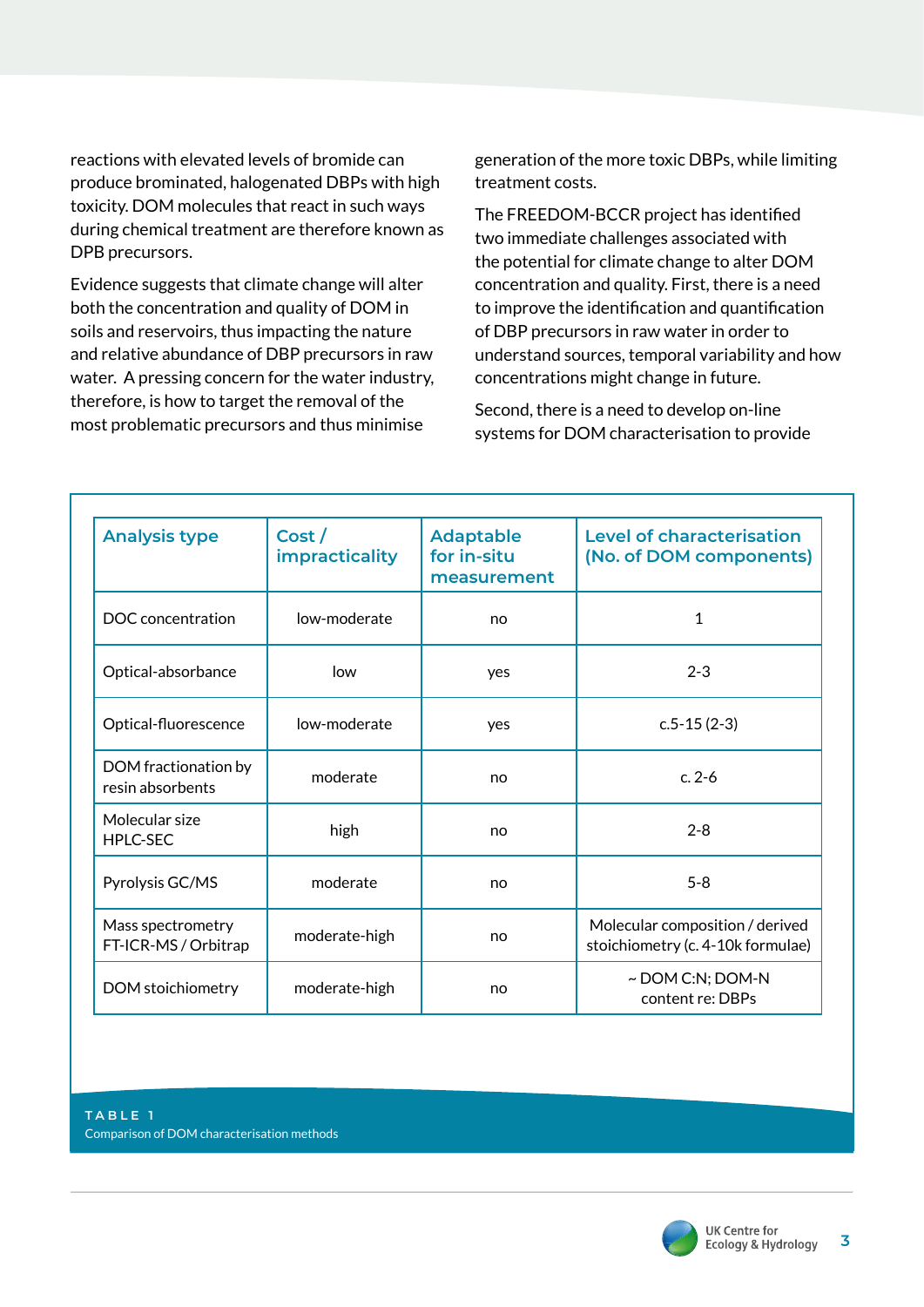early warnings of DBP risk, monitor treatment performance and increase the potential for tailoring treatment procedures in near real time.

The efficacy of specific treatment procedures can be assessed using both established and emerging methods for DOM characterisation (Table 1, p3). A range of techniques are available for the quantification of hydrophobic and charged DOM fractions, which can be removed with relatively high efficiency. Optimisation of coagulant dosing typically involves the use of simple colour/ absorbance metrics. In contrast, characterisation of hydrophilic fractions to inform treatability and DBP risk is less common, and there are currently limited options available for efficient, cost-effective removal of this fraction using present technologies.

# **DOM removal rates via water treatment**

Incomplete removal of DOM, coupled with the selective removal of certain DBP precursors by different treatment procedures, can leave residual DBP problems (Figure 1, p5), and in some cases lead to the development of microbiological biofilms within the water distribution network. Residual dissolved organic carbon (DOC) concentrations tend to correlate with the total concentration of many classes of DBPs generated, so that the former typically remains the most reliable predictor of the latter. The concentration of the hydrophilic neutral fraction is indicative of the minimum achievable residual DOC concentration.

For the reasons given above, conventional, routinely applied metrics, typically based on colour or UV absorbance, provide only limited qualitative information on DOM characteristics, and associated risks of DBP generation. This shortfall can be overcome by targeted application of resin fractionation approaches to assess overall treatment performance, as well as the potential requirement and suitability of additional treatment processes. However, such approaches are seldom used for regular surveillance due to the complexity and cost.

In recent years, advances have been made in methods that characterise DOM composition into anything between a handful and thousands of functional groupings. Ultimately the goal is to generate the type of functionally important information, currently only obtainable via expensive and complex DOM fractionations (e.g. resin fractionation), using rapid, less expensive methods that are amenable to on-line measurement. UV absorbance remains a relatively cheap and effective characterisation tool. It is typically only measured at an individual UV wavelength, although absorbance at more than one wavelength across the UV to visible parts of the spectrum can permit more detailed characterisations. 'UV-Vis fluorescence' (the wavelengths DOM emits light at across a wavelength spectrum of absorbed UV light) is also proving to convey useful information on molecular properties (Figure 2, p6). The combination of data generated by these two techniques is therefore likely to prove particularly effective in rapid and robust characterisation of specific DBP precursor compounds and their sources and drivers in water supply catchments.

In some situations, the current capacity of treatment works to limit DBP production to acceptable levels could be exceeded if concentrations of DOM continue to rise, and/or if there is a shift towards more hydrophilic, i.e. harder-to-treat, DOM. This problem is further compounded by anticipated increases in water temperature over the next century due to warming, as DBP formation rates increase significantly with temperature. At this point the emphasis of DOM management might have to shift to mitigation options within reservoirs and their catchments to maximise the quality of raw water prior to treatment. However, in moving to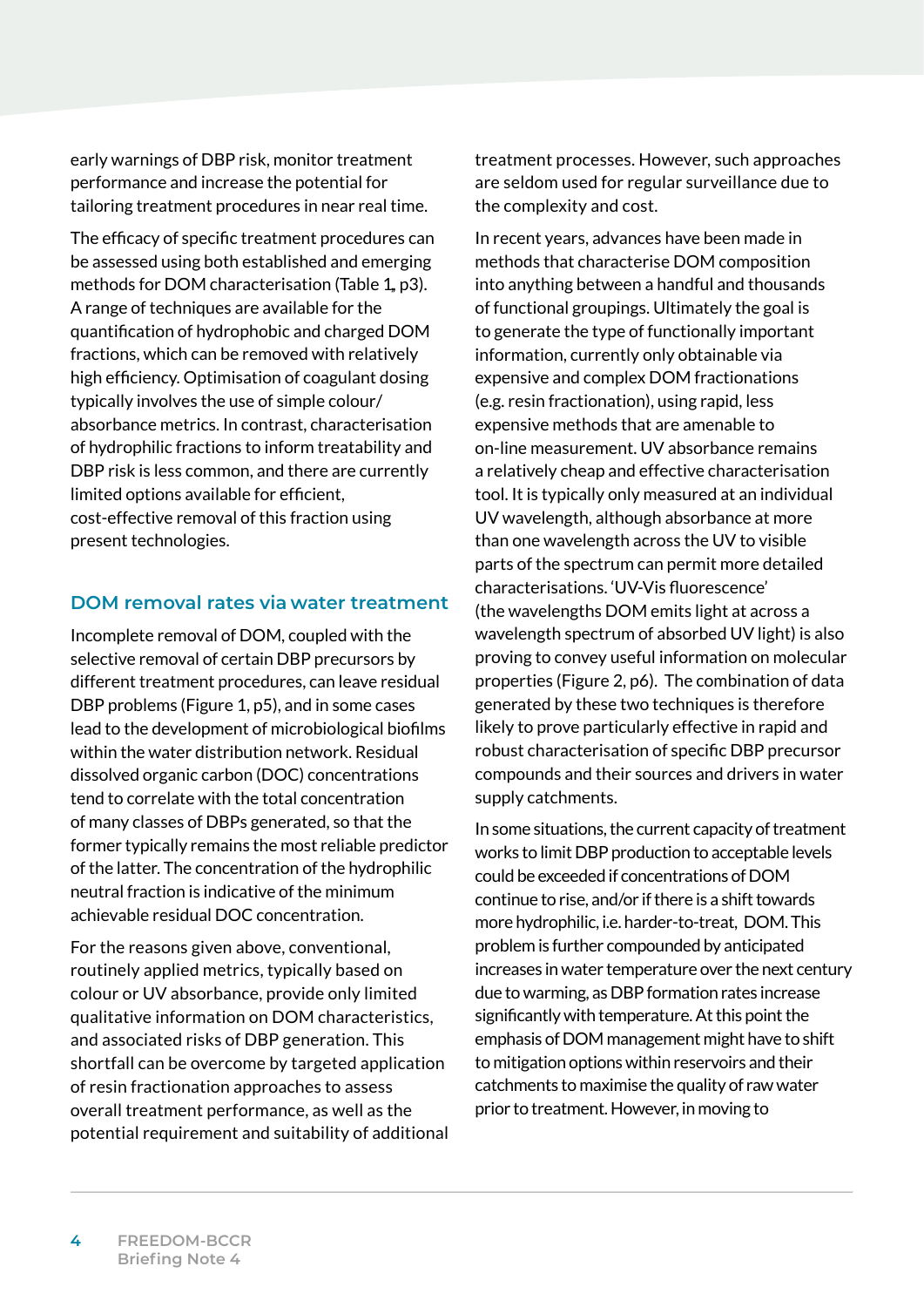a holistic view of the treatment chain from source to treatment end-point, there is an urgent need to better understand how interventions within catchments and reservoirs are likely to affect DOM forms and concentrations with respect to treatability, the efficacy and cost-effectiveness of treatment measures, and timescales of response.



#### **FIGURE 1**

Hypothetical DOM concentration and composition (SUVA) seasonally for raw abstraction, and final treated water for two reservoir types: i) An upland low nutrient, high colour reservoir within a peatland catchment; and, ii) a lowland high nutrient, low colour reservoir within a mineral soil, agricultural catchment. Despite large differences in source water DOM quantity and quality, final treated water concentrations and their relation to DBP concentrations can present similar levels of DBP risk. (TP - Total Phosphorus; DOC - Dissolved Organic Carbon. Dashed line on right-most plot represents a hypothetical regulatory DBP threshold concentration, which varies by DBP and applies at the customer tap rather than the WTW).

- Low removal efficiency low colour DOM (low SUVA, hydrophilic)
- High removal efficiency highly coloured DOM (high SUVA, hydrophobic)
- Seasonality can alter source concentration and composition (catchment & in-reservoir drivers)
- Final treated water DOM concentrations tend to correlate positively with DBP concentrations
- Elevated treated water concentrations are indicative of incomplete removal of hydrophilic DOM, and/or under-optimised removal of hydrophobic DOM.

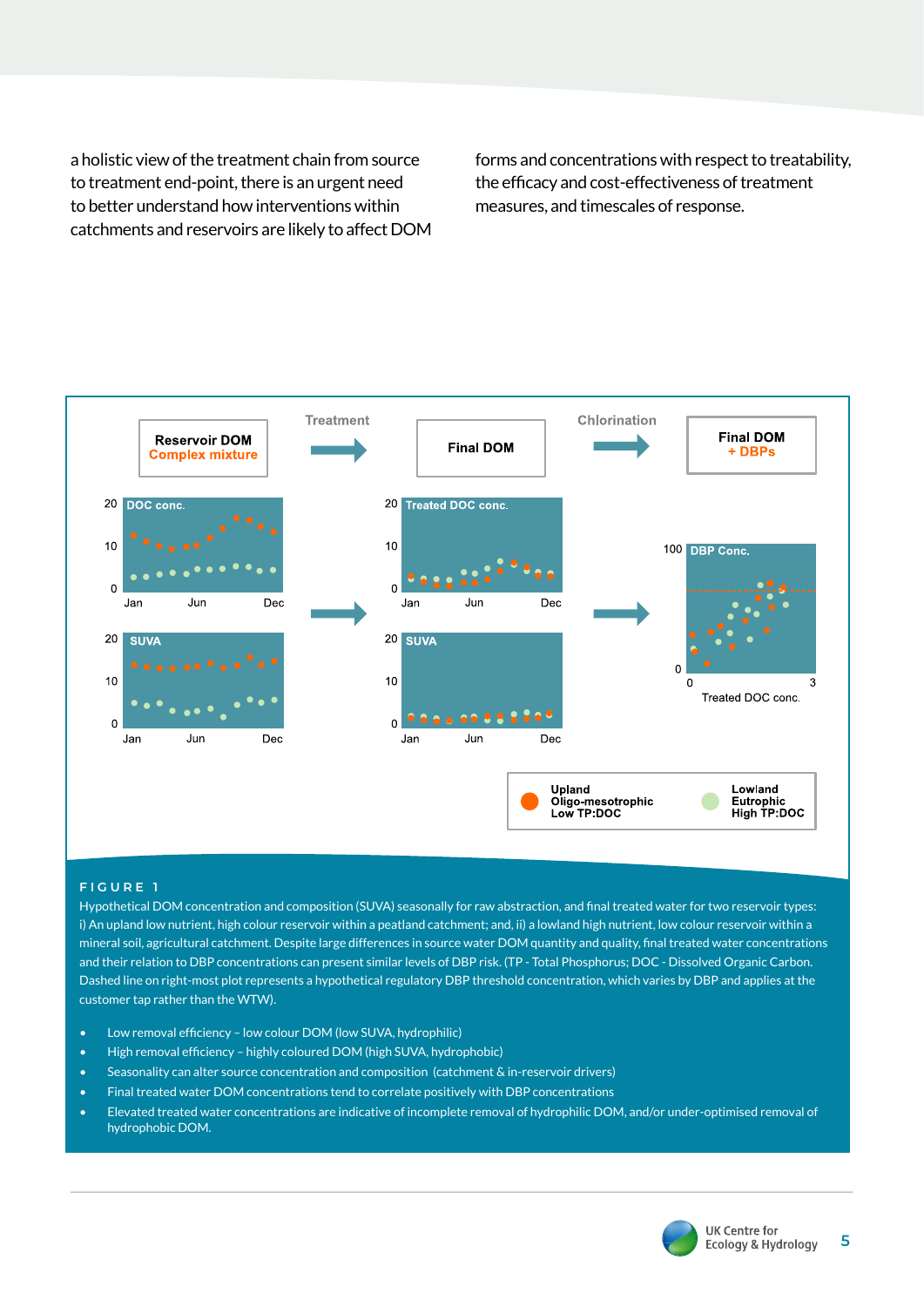

#### **FIGURE 2**

Example plots of data pertaining to DOM quality: a) Fluorescence spectra, where the central sample plot represents the combined fluorescence of a number of constituent, overlapping fluorophores (molecular structures within DOM that fluoresce). Modelling approaches, such as parallel factor analysis (PARAFAC), can be used to distinguish between the signals from these fluorophores, which are associated with different DOM sources. In this example, components 1 and 2 are 'humic-like' with terrestrial origins, are sensitive to degradation by sunlight, but not readily degraded by microbes, while components 3 and 4 are 'protein-like' and reflect lower molecular weight, more nitrogen rich DOM and tend to be associated with microbial activity.

b) van Krevelen plot derived from the molecular formulae of different types of DOM determined using fourier-transform ion cyclotron resonance mass spectrometry (image courtesy of Dr Nicholle Bell, School of Chemistry, University of Edinburgh). In this plot the constituent DOM molecules contained within a single water sample are arranged according to their hydrogen/carbon (H/C) and oxygen/carbon (O/C) ratios, with the colour scale indicating the sum of unsaturations and rings in each DOM molecule. Molecular level analyses provide data not only relating to the chemical diversity of the DOM molecules but also provide an indication of the likely DOM source and its potential reactivity with respect to DBP precursor material.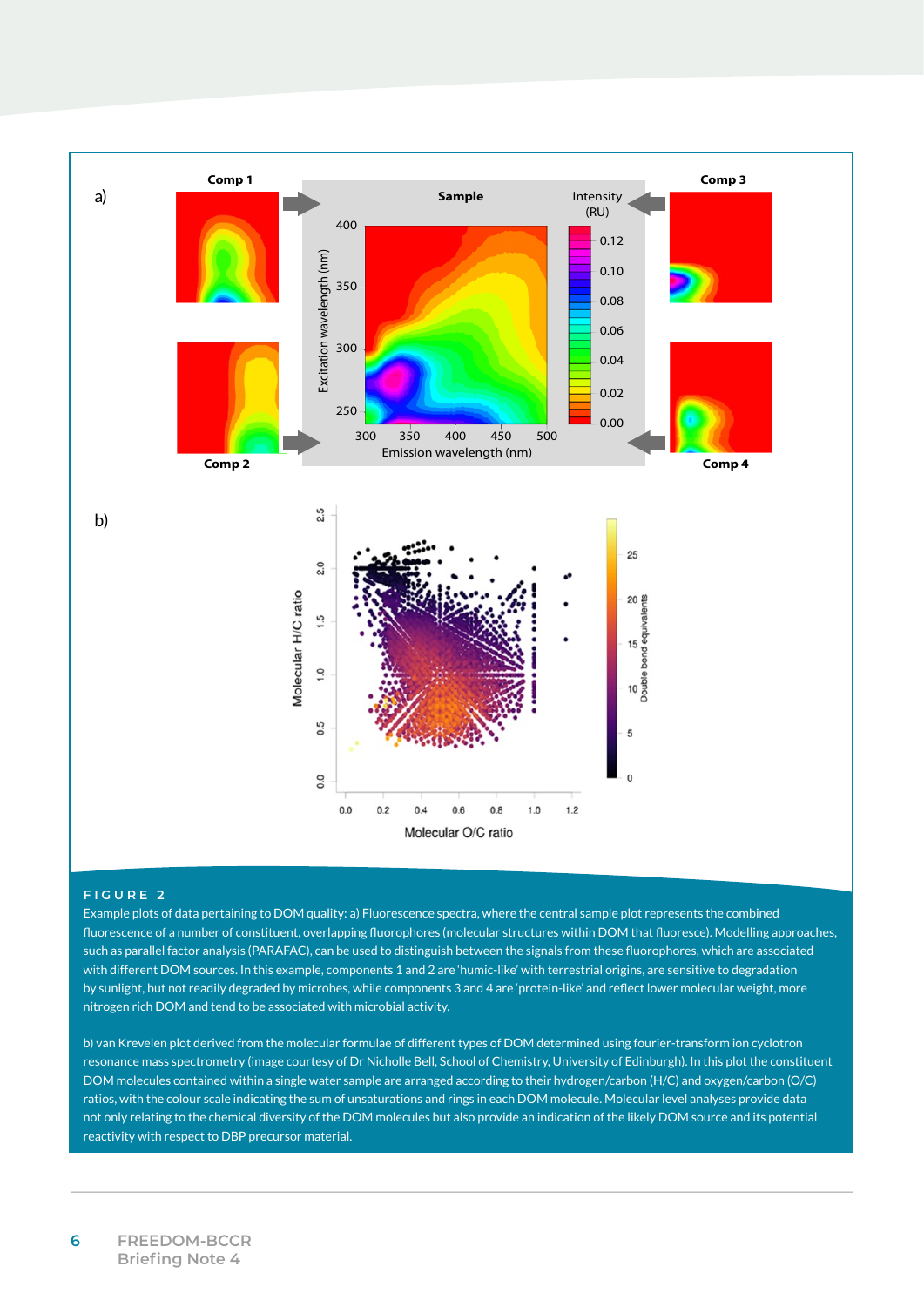**Take home message:** Climate change threatens to increase the vulnerability of drinking water supplies by influencing the concentration and treatability of DOM. This has potential implications for the capacity of water treatment works and treatment costs, particularly where the concentration of less-treatable hydrophilic fractions may rise. Better characterisation of DOM would allow more targeted and, therefore, more efficient treatment, and will help to improve understanding of the sources and drivers of the different constituents of DOM. Emerging, complementary DOM characterisation approaches are providing new opportunities in this respect, and raise the prospects of new near real-time reactive treatment options.